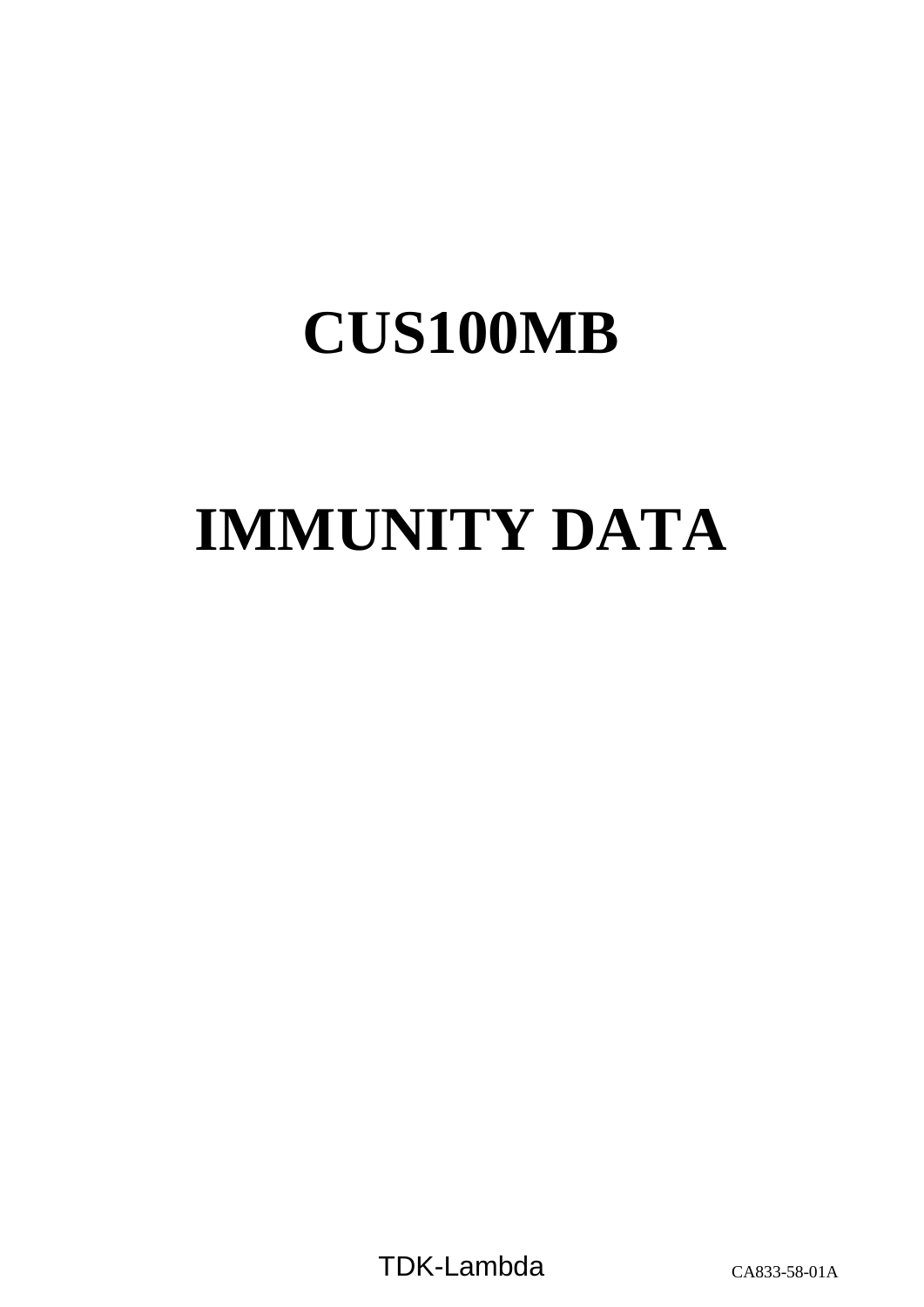### **I N D E X**

|  |                                                                                                          | <b>PAGE</b> |  |
|--|----------------------------------------------------------------------------------------------------------|-------------|--|
|  |                                                                                                          |             |  |
|  |                                                                                                          |             |  |
|  |                                                                                                          |             |  |
|  |                                                                                                          |             |  |
|  | 2.2 Radiated Radio-Frequency Electromagnetic Field Immunity Test (IEC61000-4-3) ···················· R-3 |             |  |
|  |                                                                                                          |             |  |
|  |                                                                                                          |             |  |
|  | 2.5 Conducted Disturbances Induced by Radio-Frequency Field Immunity Test (IEC61000-4-6) ·········· R-6  |             |  |
|  |                                                                                                          |             |  |
|  |                                                                                                          |             |  |
|  |                                                                                                          |             |  |
|  |                                                                                                          |             |  |
|  |                                                                                                          |             |  |
|  | 3.2 Radiated Radio-Frequency Electromagnetic Field Immunity Test (IEC60601-1-2 Ed.4)  R-10               |             |  |
|  |                                                                                                          |             |  |
|  |                                                                                                          |             |  |
|  | 3.5 Conducted Disturbances Induced by Radio-Frequency Field Immunity Test (IEC60601-1-2 Ed.4)  R-13      |             |  |
|  |                                                                                                          |             |  |
|  |                                                                                                          |             |  |
|  |                                                                                                          |             |  |

Terminology Used

| FG            | Frame GND                              |
|---------------|----------------------------------------|
| $\frac{1}{2}$ | Earth $(\frac{\perp}{\cdot})$ terminal |
| L             | Live line                              |
| N             | Neutral line                           |
| क्त           | Earth                                  |
| $+V$          | $+$ Output                             |
| $-V$          | - Output                               |

※ Test results are reference data based on our standard measurement condition.

## TDK-Lambda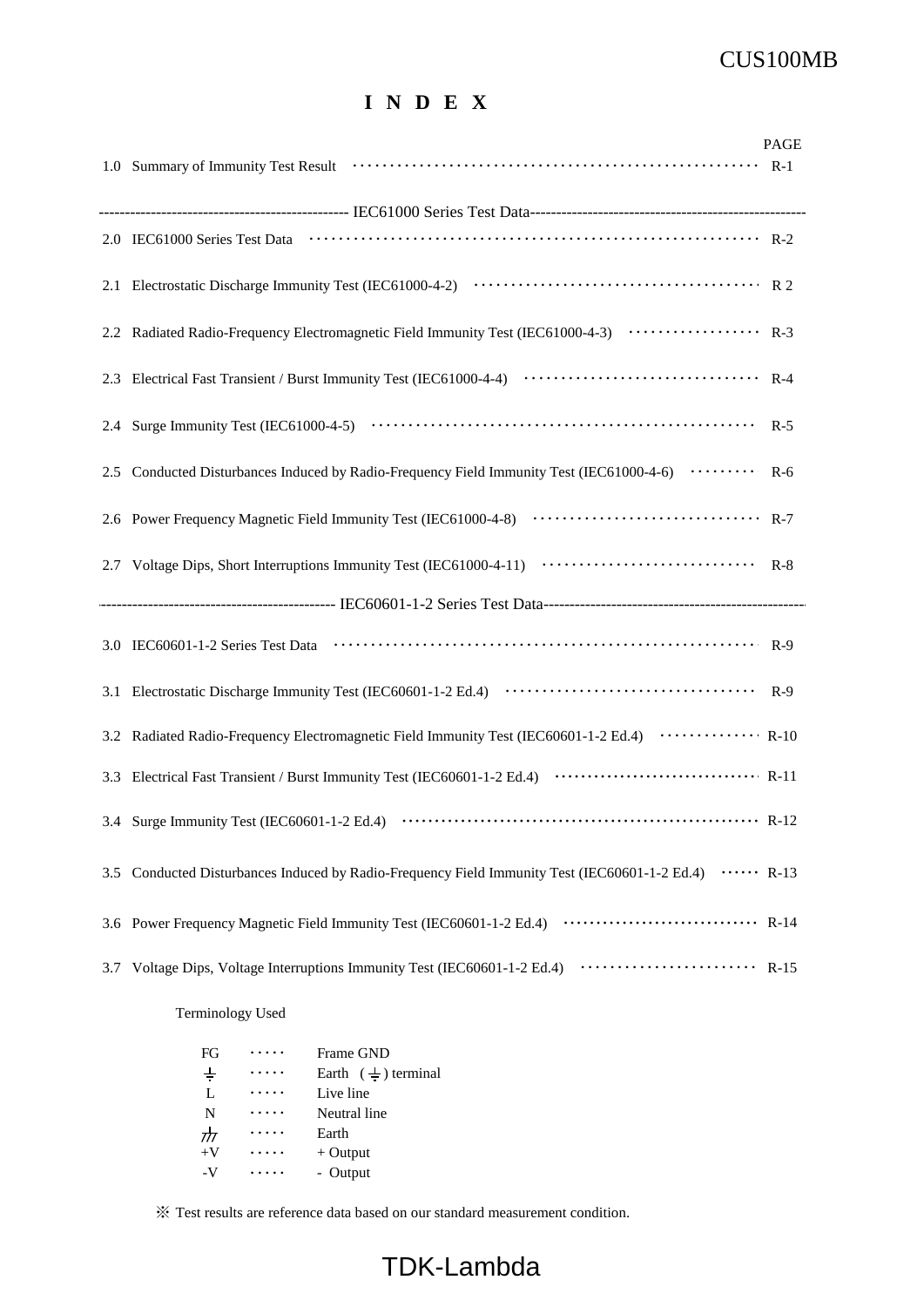#### **MODEL: CUS100MB**

#### **(1) IEC61000 Series Test Result:**

| Item                                                                                        | Standard      | Test level | Criteria     | Result      | Page  | Notes & Conditions                      |
|---------------------------------------------------------------------------------------------|---------------|------------|--------------|-------------|-------|-----------------------------------------|
| <b>Electrostatic Discharge Immunity Test</b>                                                | IEC61000-4-2  | 1,2,(3)    | $\mathbf{A}$ | <b>PASS</b> | $R-2$ | Level <sub>3</sub> : Air discharge only |
| Radiated Radio-Frequency<br>Electromagnetic Field Immunity Test                             | IEC61000-4-3  | 1,2,3      | $\mathbf{A}$ | <b>PASS</b> | $R-3$ |                                         |
| Electrical Fast Transient / Burst Immunity Test                                             | IEC61000-4-4  | 1,2,3      | A            | <b>PASS</b> | $R-4$ |                                         |
| <b>Surge Immunity Test</b>                                                                  | IEC61000-4-5  | 1,2,3, (4) | A            | <b>PASS</b> | $R-5$ | Level4 : Common mode only               |
| <b>Conducted Disturbances Induced</b><br>by Radio-Frequency Field Immunity Test             | IEC61000-4-6  | 1,2,3      | A            | <b>PASS</b> | $R-6$ |                                         |
| Power Frequency Magnetic Field Immunity Test                                                | IEC61000-4-8  | 1,2,3,4    | A            | <b>PASS</b> | $R-7$ |                                         |
| <b>Voltage Dips Immunity Test</b>                                                           | IEC61000-4-11 | Class 3    | B            | <b>PASS</b> | $R-8$ |                                         |
| Short Interruptions Immunity Test<br>District of the second states of finder and the second | IEC61000-4-11 | Class 3    | B            | <b>PASS</b> | $R-8$ |                                         |

Detail of test condition refer to each test page.

#### **(2) IEC60601-1-2 Series Test Result:**

| Item                                                                     | Standard             | Test level         | Criteria                                                                            | Result                             | Page   | Notes & Conditions                                 |
|--------------------------------------------------------------------------|----------------------|--------------------|-------------------------------------------------------------------------------------|------------------------------------|--------|----------------------------------------------------|
| Electrostatic Discharge Immunity Test                                    | IEC60601-1-2<br>Ed.4 | 1,2,3,4            | $\mathbf{A}$                                                                        | <b>PASS</b>                        | $R-9$  | <b>ENCLOSURE PORT</b>                              |
| Radiated Radio-Frequency<br>Electromagnetic Field Immunity Test          | IEC60601-1-2<br>Ed.4 | 1,2,3              | A                                                                                   | <b>PASS</b>                        | $R-10$ | <b>ENCLOSURE PORT</b>                              |
| Electrical Fast Transient / Burst Immunity Test                          | IEC60601-1-2<br>Ed.4 | 1,2,3              | A                                                                                   | <b>PASS</b>                        | $R-11$ | Input a.c. power PORT                              |
| <b>Surge Immunity Test</b>                                               | IEC60601-1-2<br>Ed.4 | 1,2,(3)            | A                                                                                   | <b>PASS</b>                        | $R-12$ | Input a.c. power PORT<br>Level3 : Common mode only |
| Conducted Disturbances Induced<br>by Radio-Frequency Field Immunity Test | IEC60601-1-2<br>Ed.4 | 1,2                | A                                                                                   | <b>PASS</b>                        | $R-13$ | Input a.c. power PORT                              |
| Power Frequency Magnetic Field Immunity Test                             | IEC60601-1-2<br>Ed.4 | 1,2,3,4            | A                                                                                   | <b>PASS</b>                        | $R-14$ | <b>ENCLOSURE PORT</b>                              |
| <b>Voltage Dips Immunity Test</b>                                        | IEC60601-1-2<br>Ed.4 | Class <sub>2</sub> | A (200VAC~240VAC)<br>A (100VAC~120VAC)<br>and Io $\leq 45\%$ )<br>B (100VAC~ 120VAC | <b>PASS</b><br>PASS<br><b>PASS</b> | $R-15$ | Input a.c. power PORT                              |
| Voltage Interruptions Immunity Test                                      | IEC60601-1-2<br>Ed.4 | Class 2            | and $I_0 > 45\%$ )<br>B                                                             | <b>PASS</b>                        | $R-15$ | Input a.c. power PORT                              |

Detail of test condition refer to each test page.

#### Criteria A

1. The regulation of output voltage must not exceed 5% of initial value during test.

2. The output voltage must be within the regulation of specification after the test.

3. Smoke and fire are not allowed.

#### Criteria B

1. Must not have temporary function degradation that requires input restart.

2.The output voltage must be within the regulation of specification after the test.

3. Smoke and fire are not allowed.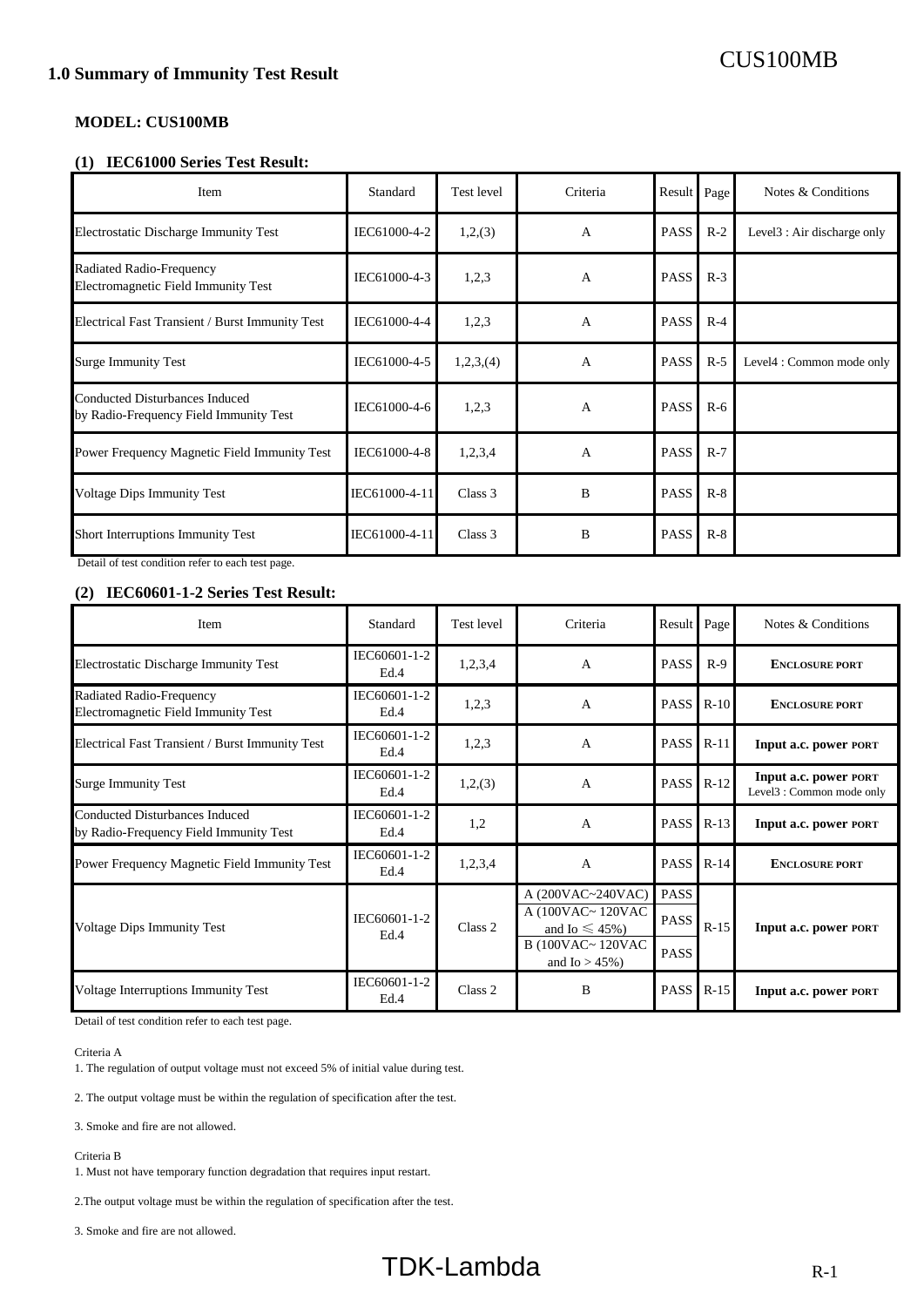## CUS100MB **2.0 IEC61000 Series Data**

#### **2.1 Electrostatic Discharge Immunity Test (IEC61000-4-2)**

#### **MODEL** : **CUS100MB**

| (1) | <b>Equipment Used</b><br>Electro Static Discharge Simulator | : NSG435            | (SCHAFFNER)          |                   |
|-----|-------------------------------------------------------------|---------------------|----------------------|-------------------|
|     | Discharge Resistance : $330\Omega$                          | Capacity: 150pF     |                      |                   |
| (2) | <b>Test Conditions</b><br>•Input Voltage                    | $: 115, 230$ VAC    | • Output Voltage     | $:$ Rated         |
|     | • Output Current                                            | :0%, Full load      | ·Polarity            | $;+, -$           |
|     | •Number of Tests                                            | $:10 \text{ times}$ | • Discharge Interval | $\div$ > 1 second |
|     | <b>Ambient Temperature</b>                                  | $:25^{\circ}$ C     |                      |                   |

#### **(3) Test Method and Device Test Point**

Contact Discharge  $\;\; : \; \doteq \;$ , Mounting screw.

Air Discharge : Input and Output terminal  $(L, N, +V, -V)$ ,  $\neq$ , Mounting screw



#### **(4) Acceptable Conditions**

1. The regulation of output voltage must not exceed 5% of initial value during test.

2. The output voltage must be within the regulation of specification after the test.

3. Smoke and fire are not allowed.

| Contact Discharge (kV) | CUS100MB-24 | Air Discharge(kV) | CUS100MB-24 |
|------------------------|-------------|-------------------|-------------|
|                        | PASS        |                   | PASS        |
|                        | PASS        |                   | PASS        |
|                        |             |                   | PASS        |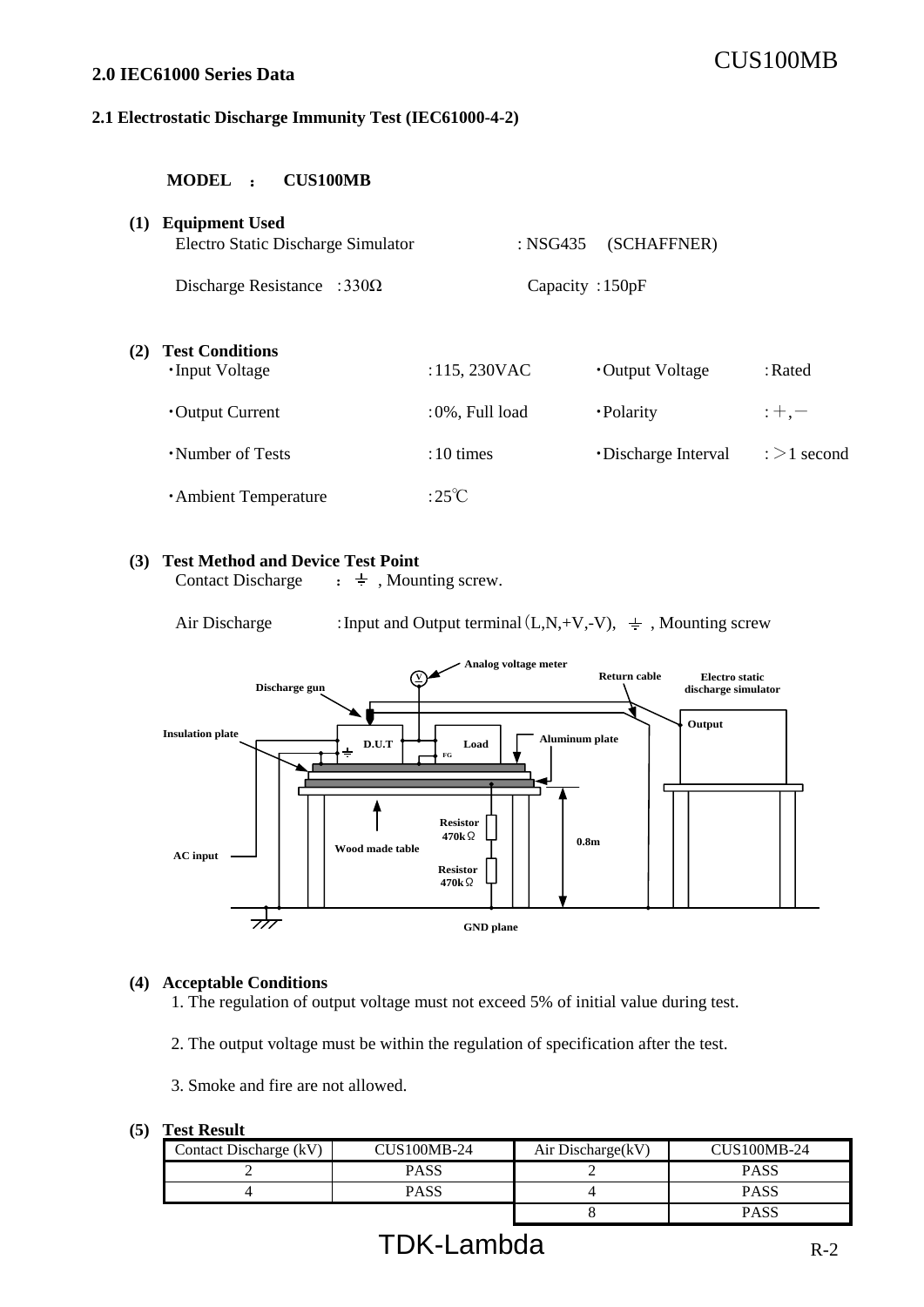#### **2.2 Radiated Radio-Frequency Electromagnetic Field Immunity Test (IEC61000-4-3)**

#### **MODEL** : **CUS100MB**

| (1) | <b>Equipment Used</b>  |                                                                                        |                                      |         |
|-----|------------------------|----------------------------------------------------------------------------------------|--------------------------------------|---------|
|     | Signal generator       | : $MG3692B (Anritsu)$                                                                  |                                      |         |
|     | Power amplifier system | $:$ AP32 SW210 (PRANA)                                                                 |                                      |         |
|     |                        | : AP32 MT255 (PRANA)                                                                   |                                      |         |
|     | Electric field sensor  | $\colon$ HI-6105 (ETS-Lindgren)                                                        |                                      |         |
|     | Bilog antenna          | : $AT4510 (AR)$                                                                        |                                      |         |
|     |                        | : VULP9118E(SCHWARZBECK)                                                               |                                      |         |
| (2) | <b>Test Conditions</b> |                                                                                        |                                      |         |
|     | •Input Voltage         | : 115,230VAC                                                                           | •Output Voltage                      | : Rated |
|     |                        |                                                                                        |                                      |         |
|     | $\cdot$ Output Current | $: 0\%$ , Full load                                                                    | · Amplitude Modulated : 80%, 1kHz    |         |
|     |                        |                                                                                        |                                      |         |
|     | • Wave Angle           | : Horizontal and Vertical                                                              | Ambient Temperature : $25^{\circ}$ C |         |
|     | • Sweep Condition      | $: 1.0\%$ step up, 0.5 seconds hold $\cdot$ Distance                                   |                                      | : 3.0m  |
|     |                        |                                                                                        |                                      |         |
|     | $\cdot$ Test Angle     | : Top/Bottom, Both Sides, Front/Back                                                   |                                      |         |
|     |                        |                                                                                        |                                      |         |
|     |                        | Electromagnetic Frequency : $80 \sim 1000$ MHz, $1.4 \sim 2.0$ GHz, $2.0 \sim 2.7$ GHz |                                      |         |

#### **(3) Test Method**



#### **(4) Acceptable Conditions**

- 1. The regulation of output voltage must not exceed 5% of initial value during test.
- 2. The output voltage must be within the regulation of specification after the test.
- 3. Smoke and fire are not allowed.

| Radiation Field Strength (V/m) | Electromagnetic Frequency | $CUS100MB-24$ |
|--------------------------------|---------------------------|---------------|
|                                | $2.0 \sim 2.7$ GHz        | <b>PASS</b>   |
|                                | $1.4\sim2.0$ GHz          | <b>PASS</b>   |
|                                | $80\sim1000$ MHz          | <b>PASS</b>   |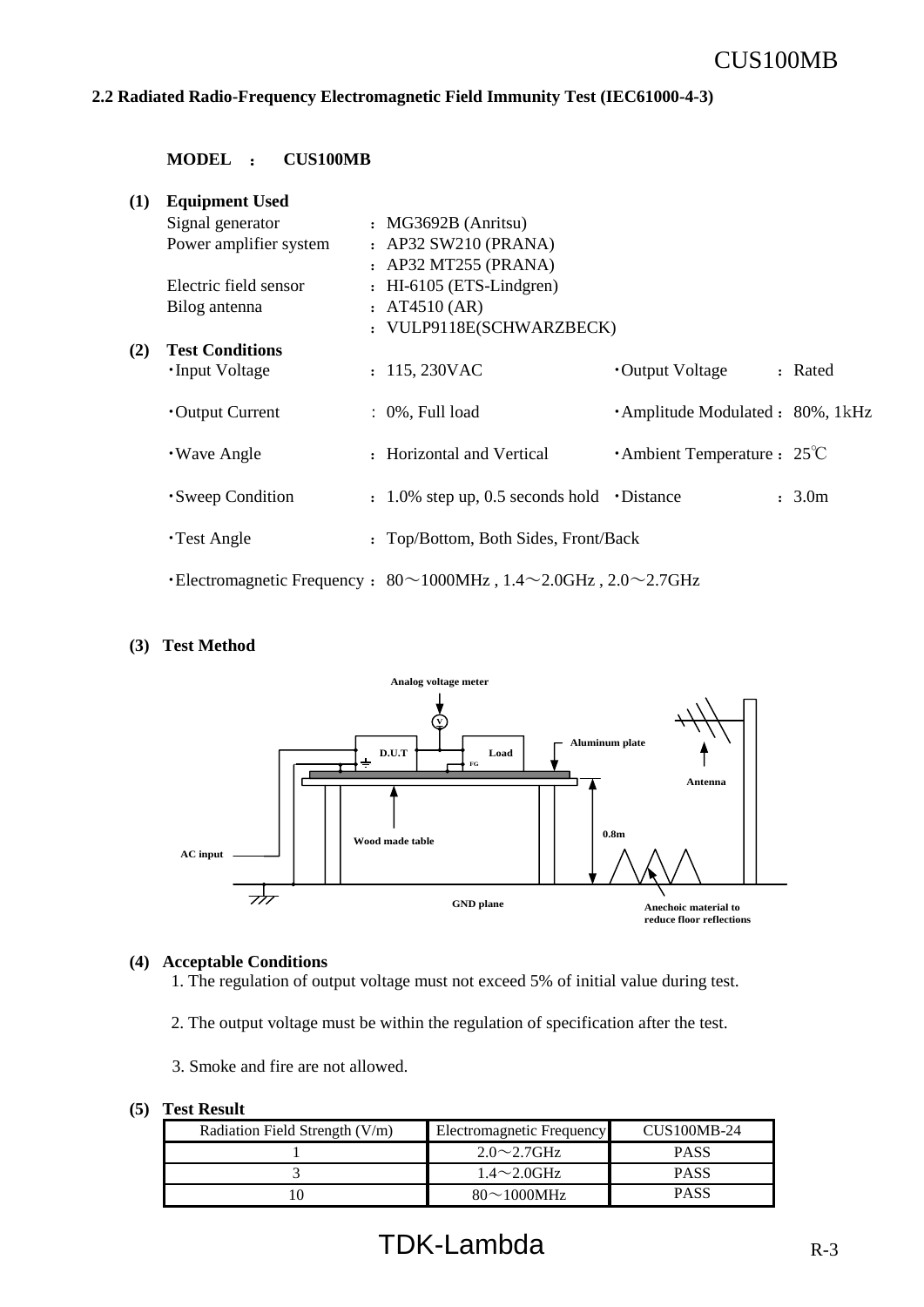#### **2.3 Electrical Fast Transient / Burst Immunity Test (IEC61000-4-4)**

**MODEL** : **CUS100MB**

**(1) Equipment Used**

## EFT/B Generator :FNS-100L (NOISEKEN) **(2) Test Conditions** •Input Voltage :115, 230VAC •Output Voltage :Rated •Output Current :0%, Full load • Test Time :1 minute  $\cdot$ Polarity :+,-<br> $\cdot$ Ambient Temperature :25<sup>°</sup>C • Number of Tests : 1 time • Pulse Frequency : 100kHz • Burst Time :0.75msec • Number of Pulse :75pcs ・Burst Cycle :300msec

## **(3) Test Method and Device Test Point**

Apply to  $(N, L, \div)$ 



#### **(4) Acceptable Conditions**

1. The regulation of output voltage must not exceed 5% of initial value during test.

2. The output voltage must be within the regulation of specification after the test.

3. Smoke and fire are not allowed.

| Test Voltage (kV) | CUS100MB-24 |
|-------------------|-------------|
| ი ร               | <b>PASS</b> |
|                   | <b>PASS</b> |
|                   | <b>PASS</b> |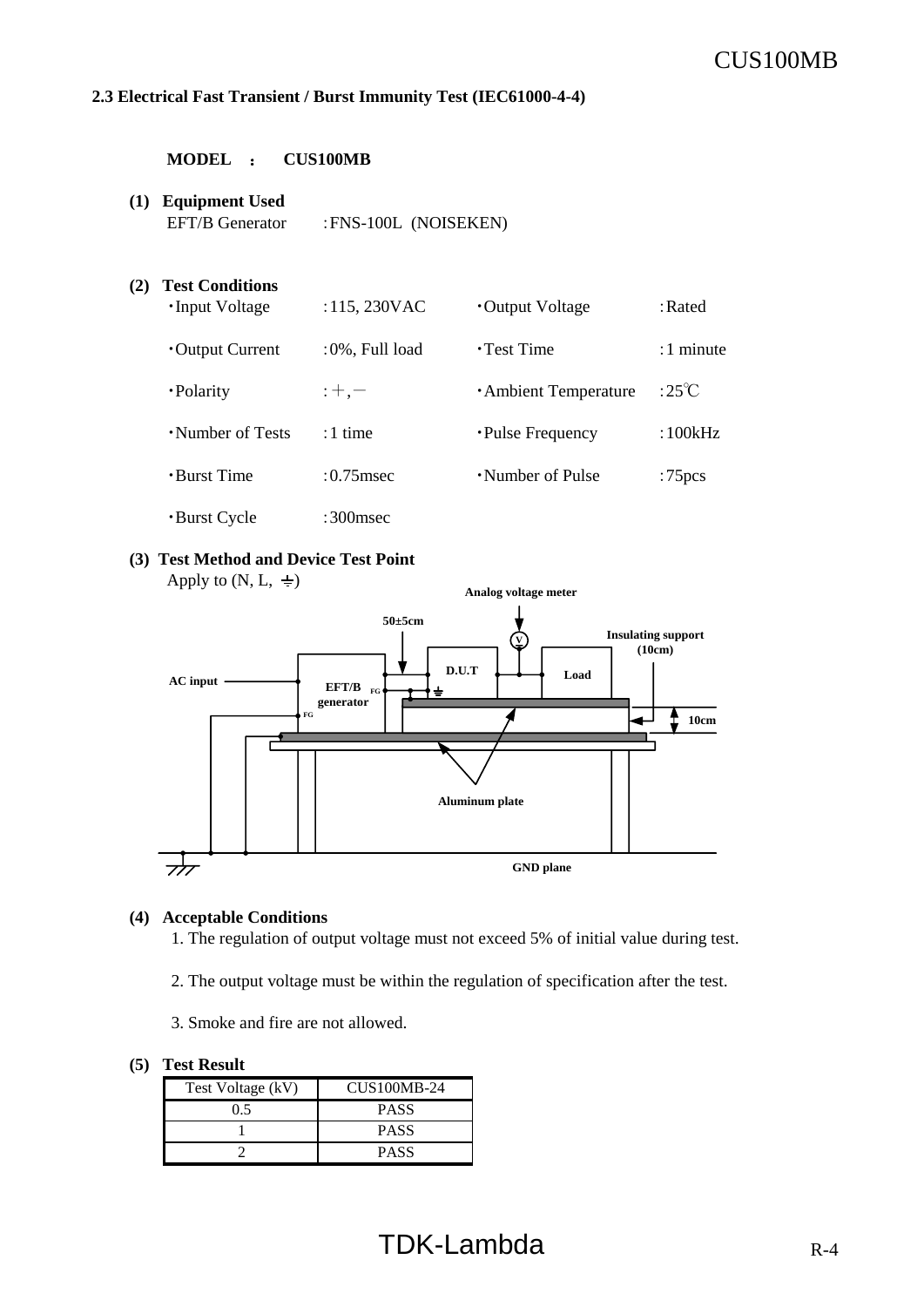#### **2.4 Surge Immunity Test (IEC61000-4-5)**

#### **MODEL** : **CUS100MB**

| <b>(1)</b> | <b>Equipment Used</b><br><b>Surge Generator</b><br>Coupling Impedance: Common | : NSG3040<br>(TESEQ)<br>$12\Omega$<br>: Normal<br>$2\Omega$ | Coupling Capacitance               | $9\mu F$<br>: Common<br>$18\mu$ F<br>: Normal |
|------------|-------------------------------------------------------------------------------|-------------------------------------------------------------|------------------------------------|-----------------------------------------------|
| (2)        | <b>Test Conditions</b><br>•Input Voltage                                      | :115,230VAC                                                 | • Output Voltage                   | : Rated                                       |
|            | • Output Current                                                              | :0%, Full load                                              | • Number of Tests                  | $:5 \times$                                   |
|            | ·Polarity                                                                     | $: +,-$                                                     | $\cdot$ Mode                       | : Common and Normal                           |
|            | · Phase                                                                       | $:0,90$ deg                                                 | $\cdot$ Ambient Temperature : 25°C |                                               |

#### **(3) Test Method and Device Test Points**

Apply to Common mode ( $N-\frac{1}{2}$ ,  $L-\frac{1}{2}$ ) and Normal mode (N-L).



#### **(4) Acceptable Conditions**

1. The regulation of output voltage must not exceed 5% of initial value during test.

- 2. The output voltage must be within the regulation of specification after the test.
- 3. Smoke and fire are not allowed.

|                   | Common             | Normal            |                    |
|-------------------|--------------------|-------------------|--------------------|
| Test Voltage (kV) | <b>CUS100MB-24</b> | Test Voltage (kV) | <b>CUS100MB-24</b> |
| 0.5               | <b>PASS</b>        | 0.5               | <b>PASS</b>        |
|                   | <b>PASS</b>        |                   | <b>PASS</b>        |
|                   | <b>PASS</b>        |                   | <b>PASS</b>        |
|                   | <b>PASS</b>        |                   |                    |

| Normal            |                    |  |  |  |  |
|-------------------|--------------------|--|--|--|--|
| Test Voltage (kV) | <b>CUS100MB-24</b> |  |  |  |  |
| 0.5               | <b>PASS</b>        |  |  |  |  |
|                   | <b>PASS</b>        |  |  |  |  |
|                   | <b>PASS</b>        |  |  |  |  |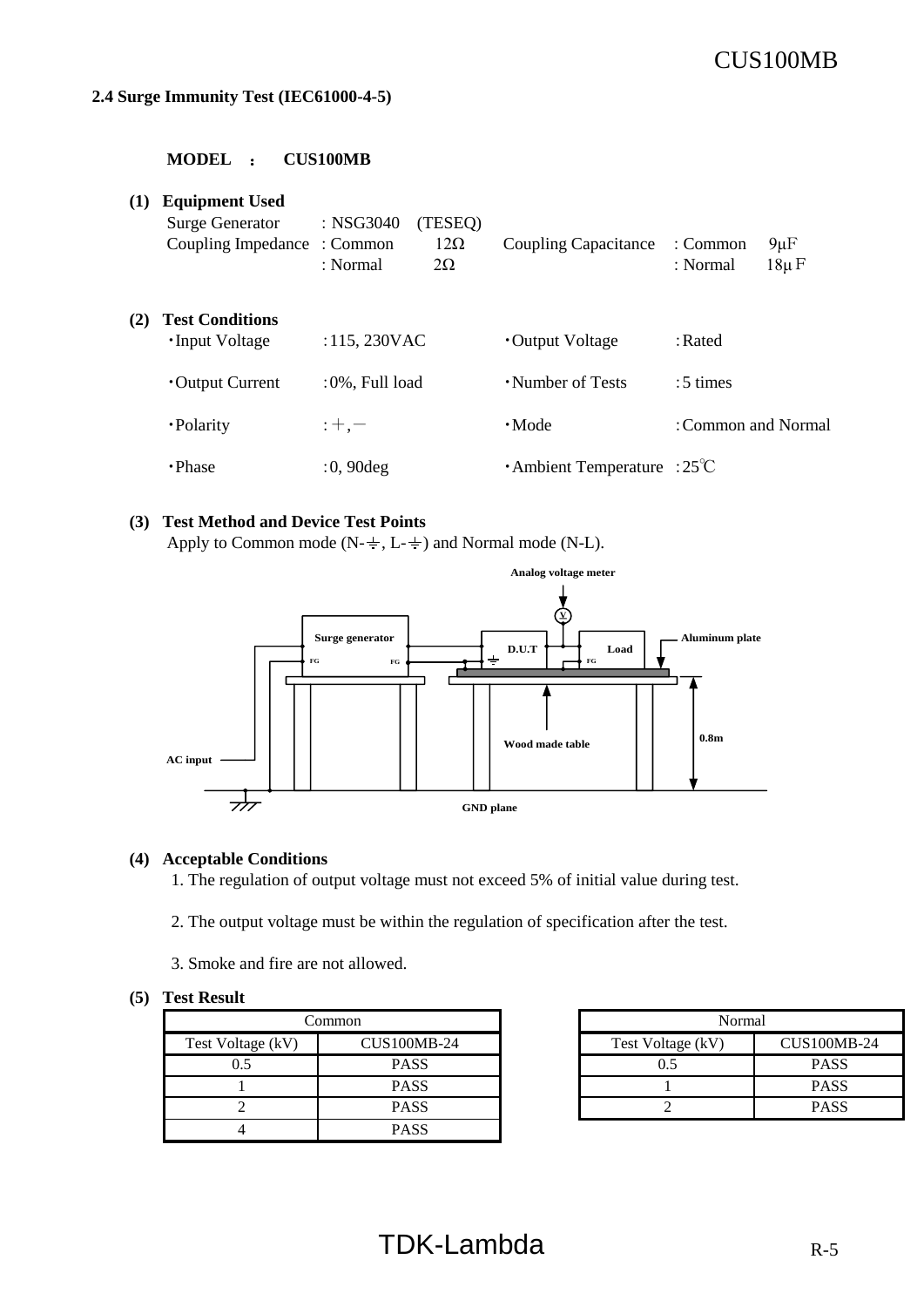#### **2.5 Conducted Disturbances Induced by Radio-Frequency Field Immunity Test (IEC61000-4-6)**

|     | <b>MODEL</b>                                         | <b>CUS100MB</b>                     |                             |                      |
|-----|------------------------------------------------------|-------------------------------------|-----------------------------|----------------------|
| (1) | <b>Equipment Used</b><br><b>Compact RF Simulator</b> |                                     | : NSG 4070-30 (TESEQ)       |                      |
|     | Coupling-Decoupling Network                          |                                     | : CDN L-801 M2/M3 (Liithi)  |                      |
| (2) | <b>Test Conditions</b><br>•Input Voltage             | $: 115, 230$ VAC                    | •Output Voltage             | : Rated              |
|     | • Output Current                                     | : Full load                         | • Electromagnetic Frequency | :150kHz $\sim$ 80MHz |
|     | $\cdot$ Ambient Temperature : 25°C                   |                                     |                             |                      |
|     | • Sweep Condition                                    | $: 1.0\%$ step up, 2.8 seconds hold |                             |                      |

#### **(3) Test Method and Device Test Point**

Apply to  $(N, L, \doteq$ 



#### **(4) Acceptable Conditions**

1. The regulation of output voltage must not exceed 5% of initial value during test.

- 2. The output voltage must be within the regulation of specification after the test.
- 3. Smoke and fire are not allowed.

| Voltage Level (V) | <b>CUS100MB-24</b> |  |
|-------------------|--------------------|--|
|                   | <b>PASS</b>        |  |
|                   | <b>PASS</b>        |  |
|                   | <b>PASS</b>        |  |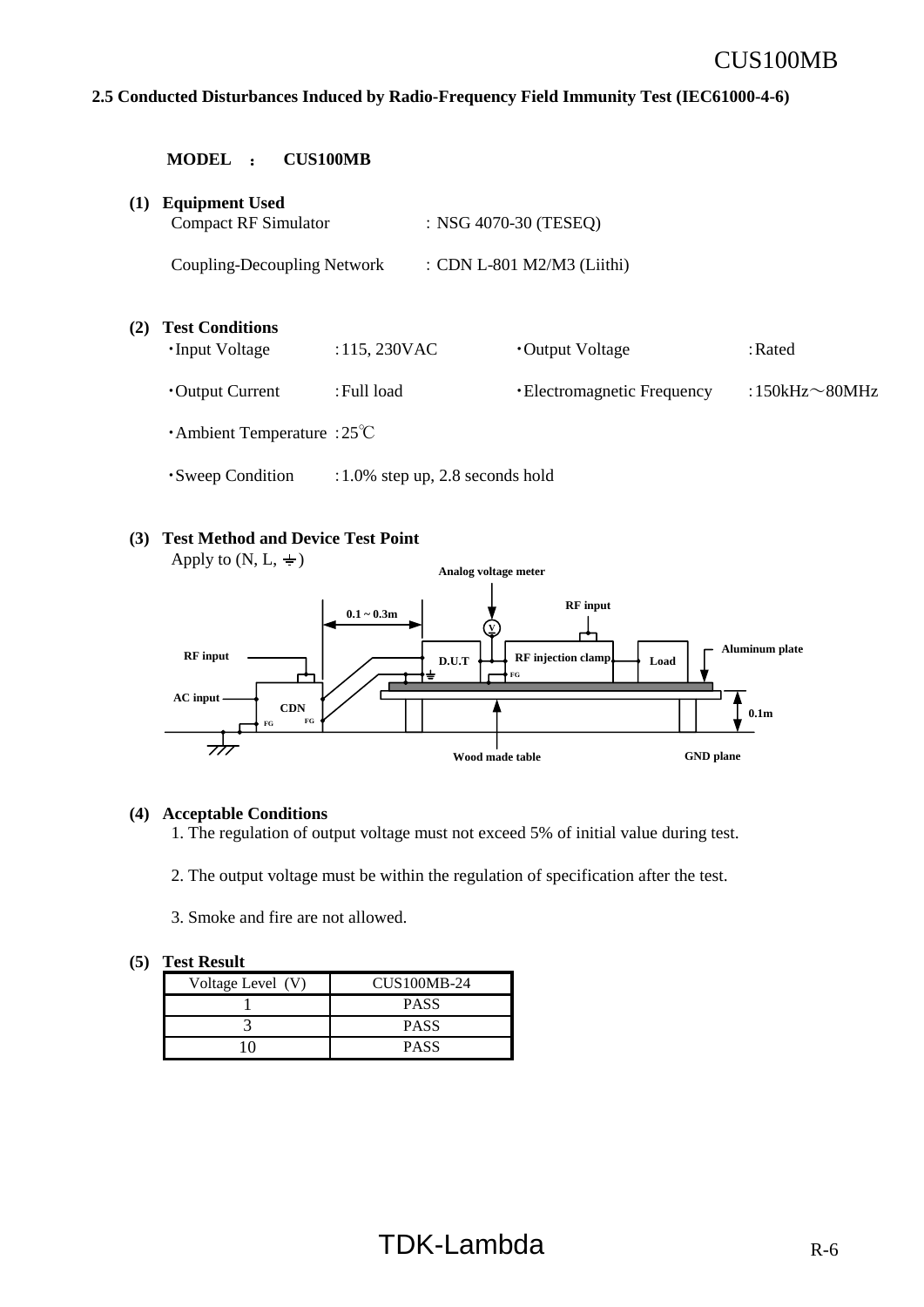#### **2.6 Power Frequency Magnetic Field Immunity Test (IEC61000-4-8)**

| <b>CUS100MB</b><br><b>MODEL</b><br>$\ddot{\cdot}$ |                                                 |                                         |                                  |         |
|---------------------------------------------------|-------------------------------------------------|-----------------------------------------|----------------------------------|---------|
| (1)                                               | <b>Equipment Used</b><br><b>AC Power Source</b> | : NSG 1007 (SCHAFFNER)                  |                                  |         |
|                                                   | Helmholts Coil                                  | : $R-1000-4-8/9-L-1M$ (TESEQ)           |                                  |         |
| (2)                                               | <b>Test Conditions</b><br>•Input Voltage        | :115,230VAC                             | • Output Voltage                 | : Rated |
|                                                   | • Output Current                                | : Full load                             | $\cdot$ Magnetic Frequency: 50Hz |         |
|                                                   | Ambient Temperature : $25^{\circ}$ C            |                                         | •Direction                       | X, Y, Z |
|                                                   | $\cdot$ Test Time                               | : More than 10 seconds (each direction) |                                  |         |

#### **(3) Test Method**



#### **(4) Acceptable Conditions**

1. The regulation of output voltage must not exceed 5% of initial value during test.

- 2. The output voltage must be within the regulation of specification after the test.
- 3. Smoke and fire are not allowed.

| Magnetic Field Strength (A/m) | <b>CUS100MB-24</b> |
|-------------------------------|--------------------|
|                               | <b>PASS</b>        |
|                               | <b>PASS</b>        |
|                               | <b>PASS</b>        |
|                               | <b>PASS</b>        |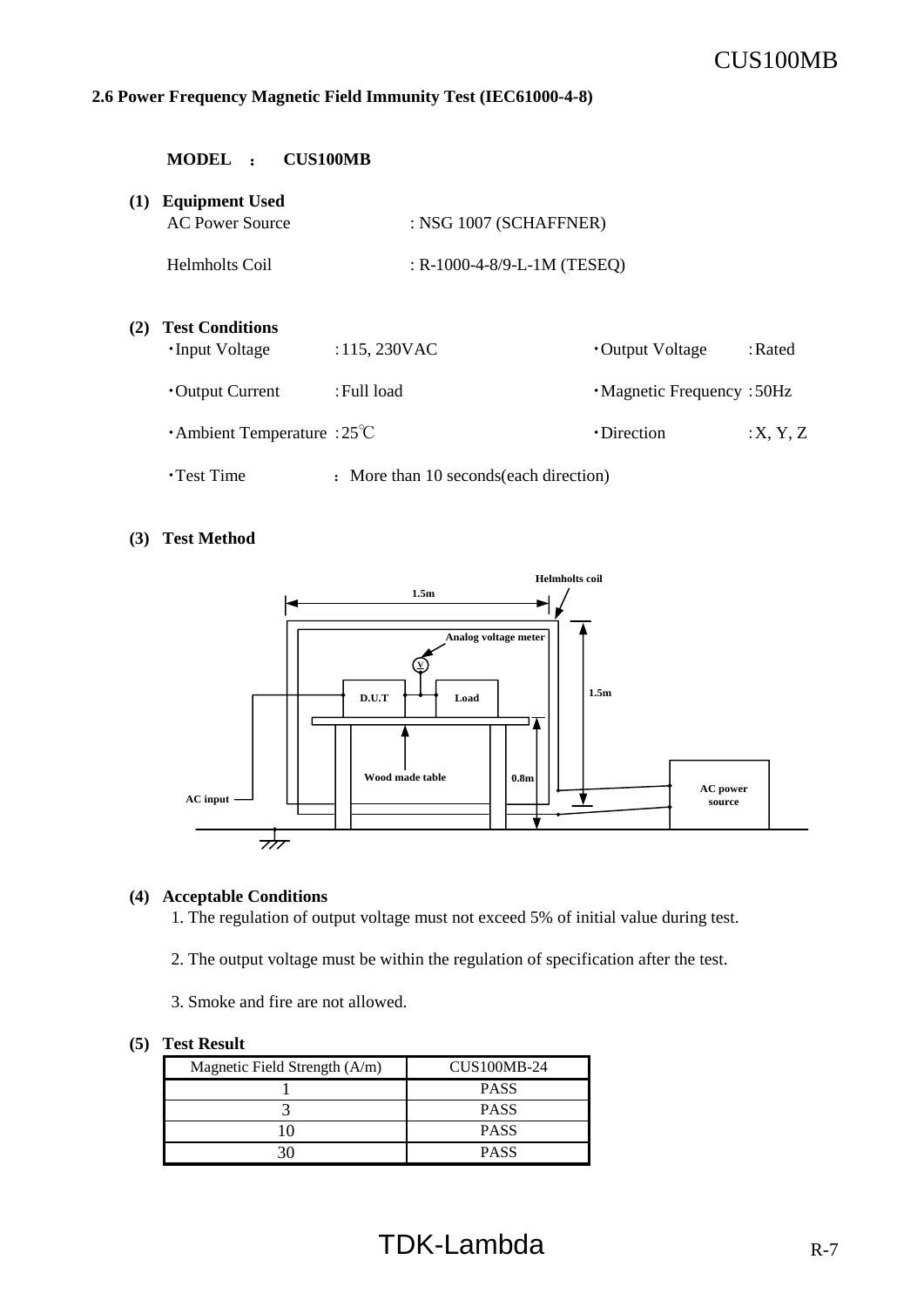#### **2.7 Voltage Dips, Short Interruptions Immunity Test (IEC61000-4-11)**

**MODEL** : **CUS100MB**

## **(1) Equipment Used** Test Generator : PCR2000LA (KIKUSUI) **(2) Test Conditions** •Input Voltage :115, 230VAC •Output Voltage :Rated ・Output Current :Full load ・Ambient Temperature :25℃ •Number of Tests :3 times • Test interval :More than 10 seconds

#### **(3) Test Method**



#### **(4) Acceptable Conditions**

1. Must not have temporary function degradation that requires input restart.

2. The output voltage must be within the regulation of specification after the test.

2. Smoke and fire are not allowed.

| Test Level | Dip rate | Continue Time      | <b>CUS100MB-24</b> |
|------------|----------|--------------------|--------------------|
| 70%        | 30%      | 500 <sub>ms</sub>  | <b>PASS</b>        |
| 40%        | 60%      | 200 <sub>ms</sub>  | <b>PASS</b>        |
| 0%         | 100%     | 20ms               | <b>PASS</b>        |
| 0%         | 100%     | 5000 <sub>ms</sub> | <b>PASS</b>        |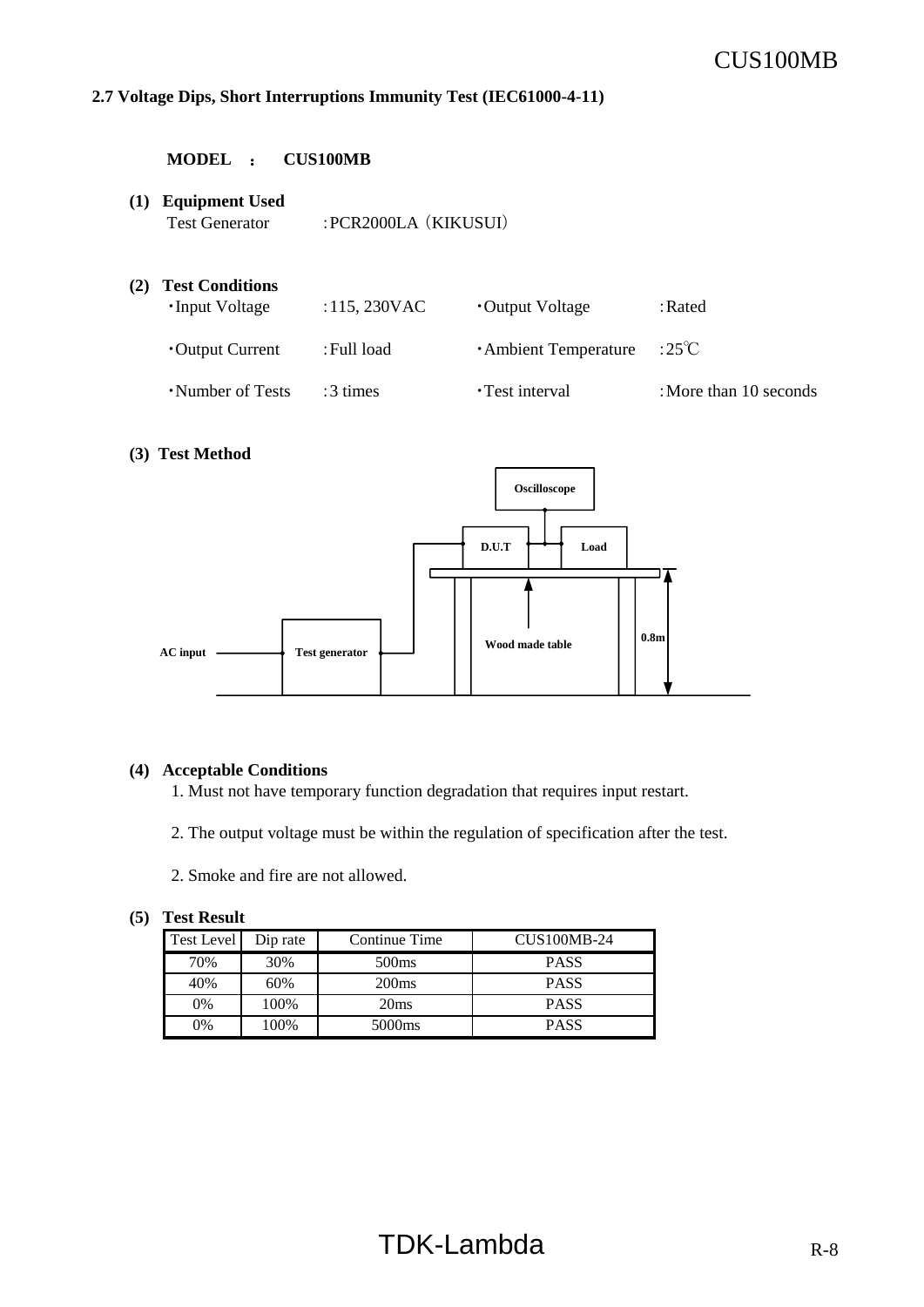#### **3.0 IEC60601-1-2 Series Test Data**

#### **3.1 Electrostatic Discharge Immunity Test (IEC60601-1-2 Ed.4)**

#### **MODEL: CUS100MB**

| (1) | <b>Equipment Used</b><br>Electro Static Discharge Simulator |                    | :NSG435 (SCHAFFNER)  |                   |
|-----|-------------------------------------------------------------|--------------------|----------------------|-------------------|
|     | Discharge Resistance : $330\Omega$                          | Capacity : $150pF$ |                      |                   |
| (2) | <b>Test Conditions</b><br>•Input Voltage                    | $:115,230$ VAC     | •Output Voltage      | $:$ Rated         |
|     | • Output Current                                            | $:0\%$ , Full load | • Polarity           | $: +, -$          |
|     | •Number of Tests                                            | $:10 \times$       | • Discharge Interval | $\div$ > 1 second |
|     | Ambient Temperature                                         | :25°C              |                      |                   |

#### **(3) Test Method and Device Test Point**

Contact Discharge :  $\pm$ , Mounting screw. Air Discharge : Input and Output terminal  $(L, N, +V, -V)$ ,  $\div$  Mounting screw



#### **(4) Acceptable Conditions**

1. The regulation of output voltage must not exceed 5% of initial value during test.

- 2. The output voltage must be within the regulation of specification after the test.
- 3. Smoke and fire are not allowed.

#### **(5) Test Result**

| Contact Discharge (kV) | <b>CUS100MB-12</b> | Air Discharge(kV) |
|------------------------|--------------------|-------------------|
|                        | <b>PASS</b>        |                   |
|                        | <b>PASS</b>        |                   |
|                        | <b>PASS</b>        |                   |
|                        | <b>PASS</b>        |                   |

| <b>CUS100MB-12</b> | Air Discharge(kV) | <b>CUS100MB-12</b> |
|--------------------|-------------------|--------------------|
| <b>PASS</b>        |                   | <b>PASS</b>        |
| <b>PASS</b>        |                   | <b>PASS</b>        |
| <b>PASS</b>        |                   | <b>PASS</b>        |
| <b>PASS</b>        |                   | <b>PASS</b>        |

## $TDK-Lambda$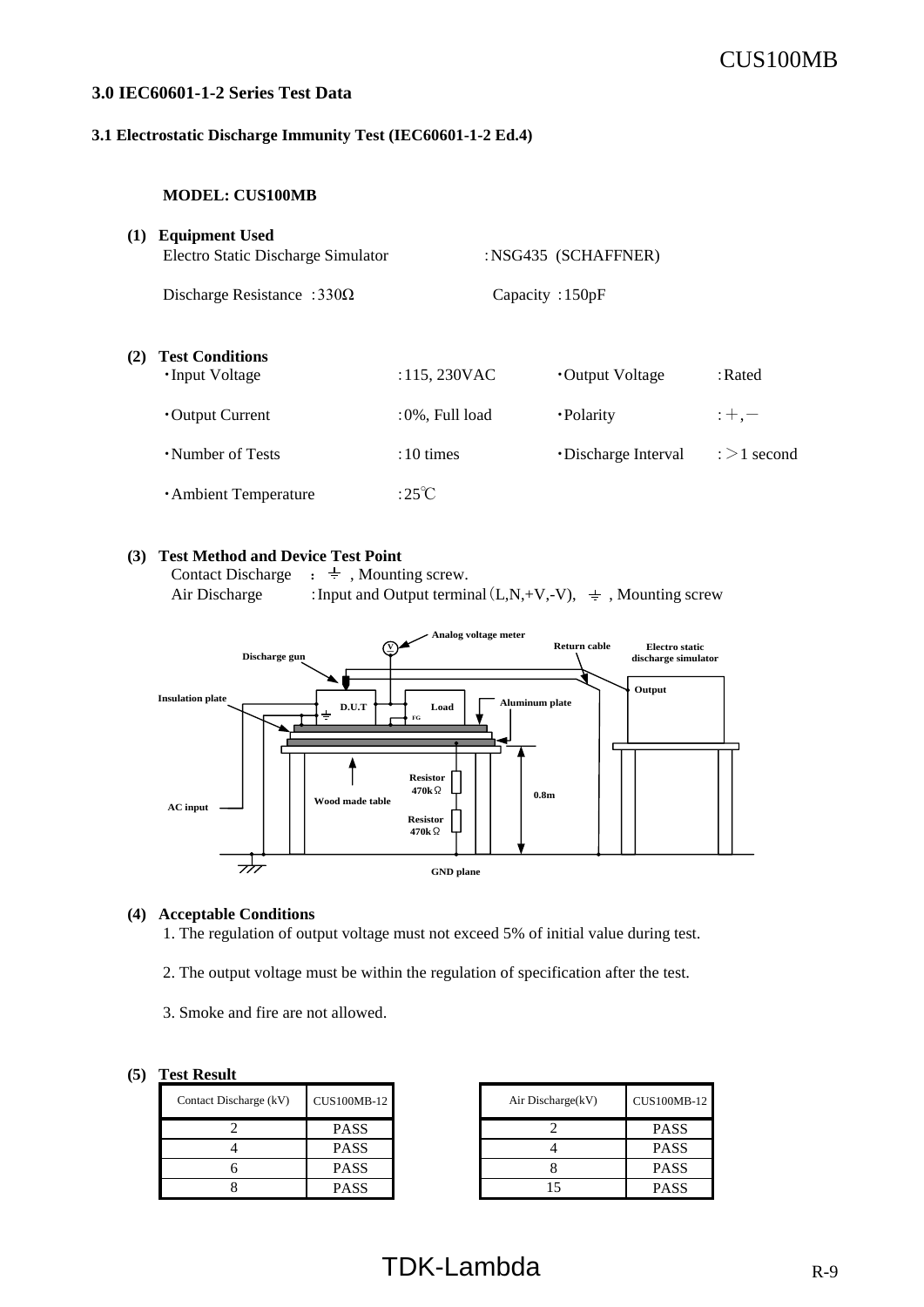#### **3.2 Radiated Radio-Frequency Electromagnetic Field Immunity Test (IEC60601-1-2 Ed.4)**

#### **MODEL: CUS100MB**

| (1) | <b>Equipment Used</b><br>Signal Generator<br>Power Amplifier System<br>Antenna | : $N5181A$ (Agilent)<br>:CBA 1G-250 (Teseq)<br>: AS0104-55/55 (Milmega)<br>:3106B (ETS Lindgren)<br>: ATH800M 5GA (ar)<br>: ATH4G8 $(ar)$ |                          |                                            |
|-----|--------------------------------------------------------------------------------|-------------------------------------------------------------------------------------------------------------------------------------------|--------------------------|--------------------------------------------|
| (2) | <b>Test Conditions</b><br>•Input Voltage                                       | $: 115, 230$ VAC                                                                                                                          | •Output Voltage          | : Rated                                    |
|     | • Output Current                                                               | $:0\%, 100\%$                                                                                                                             | $\cdot$ Distance(AM)     | :3.0 <sub>m</sub>                          |
|     | • Wave Angle                                                                   | : Horizontal and Vertical                                                                                                                 | $\cdot$ Distance(FM, PM) | : 0.3m                                     |
|     | <b>·Test Angle</b>                                                             | : Top/Bottom, Both Sides, Front/Back                                                                                                      | Ambient Temperature      | :25°C                                      |
|     | $\cdot$ Amplitude Modulated(AM) : 80%, 1kHz, 1.0% step up,                     | $0.5$ seconds hold.                                                                                                                       | ·Pulse Modulated(PM)     | : $18Hz$ , $217Hz$ ,<br>$0.5$ seconds hold |
|     | • Frequency Modulated (FM) : 5kHz deviation, 1kHz sine,                        | 0.5 seconds hold.                                                                                                                         |                          |                                            |



#### **(4) Acceptable Conditions**

- 1. The regulation of output voltage must not exceed 5% of initial value during test.
- 2. The output voltage must be within the regulation of specification after the test.
- 3. Smoke and fire are not allowed.

| Modulation | Radiation Field Strength (V/m) | <b>Electromagnetic Frequency</b> | $CUS100MB-12$ |
|------------|--------------------------------|----------------------------------|---------------|
| AΜ         | 10                             | $80 \sim$ 2700MHz                | <b>PASS</b>   |
| <b>PM</b>  | 27                             | 385MHz                           | <b>PASS</b>   |
| (18Hz)     | 28                             | 810,870,930MHz                   | <b>PASS</b>   |
| <b>PM</b>  |                                | 710,745,780,5240,5500,5785MHz    | <b>PASS</b>   |
| (217Hz)    | 28                             | 1720,1845,1970,2450MHz           | <b>PASS</b>   |
| FM         | 28                             | 450MHz                           | <b>PASS</b>   |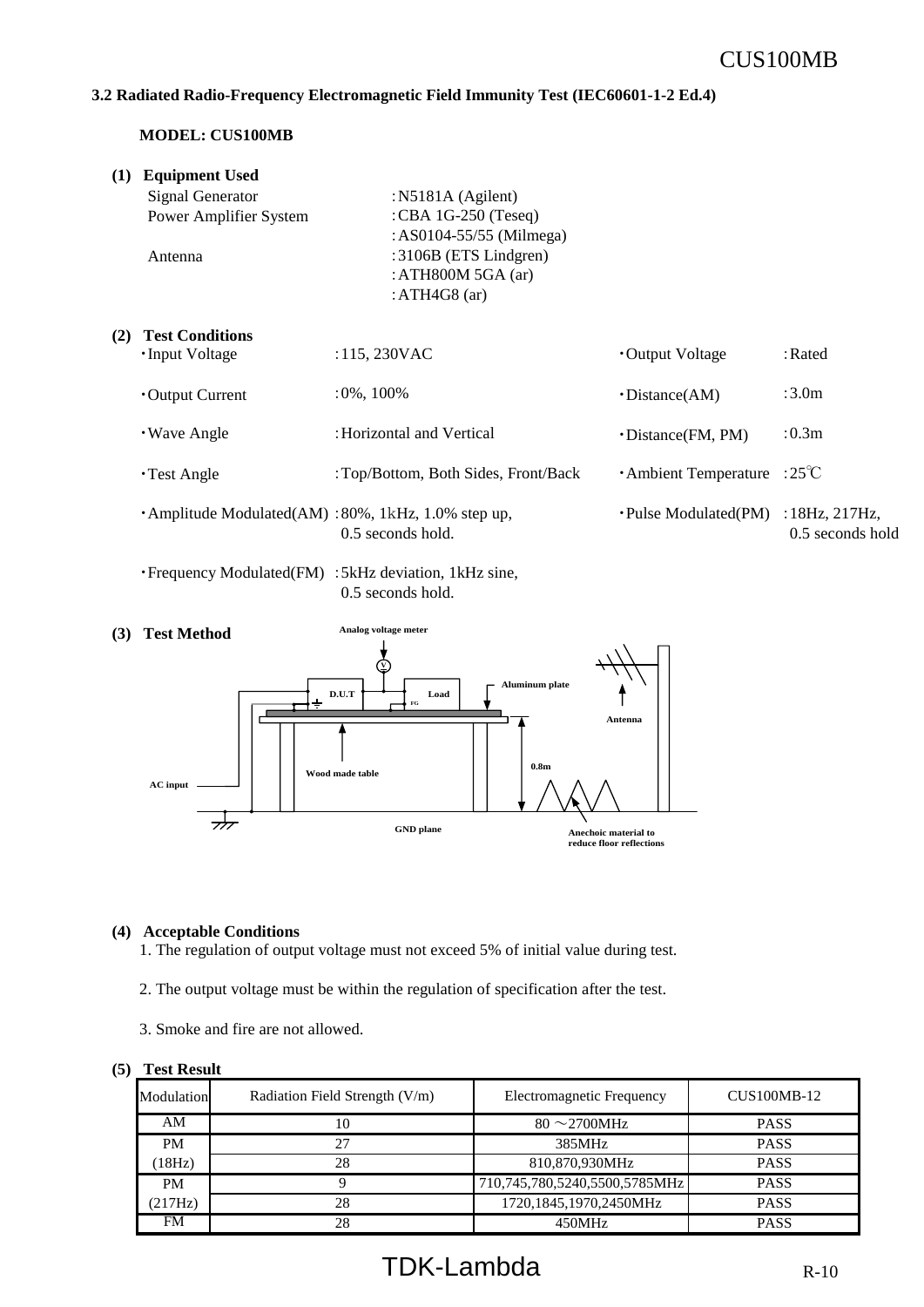#### **3.3 Electrical Fast Transient / Burst Immunity Test (IEC60601-1-2 Ed.4)**

#### **MODEL: CUS100MB**

#### **(1) Equipment Used**

EFT/B Generator : FNS-100L (NOISEKEN)

| (2) | <b>Test Conditions</b><br>•Input Voltage | : 115, 230VAC      | •Output Voltage     | : $Rated$          |
|-----|------------------------------------------|--------------------|---------------------|--------------------|
|     | • Output Current                         | $:0\%$ , Full load | $\cdot$ Test Time   | $:1$ minute        |
|     | • Polarity                               | $: +, -$           | Ambient Temperature | :25°C              |
|     | •Number of Tests                         | $:1$ time          | • Pulse Frequency   | :100kHz            |
|     | $\cdot$ Burst Time                       | : $0.75$ msec      | •Number of Pulse    | :75 <sub>pcs</sub> |
|     | •Burst Cycle                             | :300 $msec$        |                     |                    |

#### **(3) Test Method and Device Test Point**

Apply to  $(N, L, \frac{1}{\epsilon})$ .



#### **(4) Acceptable Conditions**

- 1. The regulation of output voltage must not exceed 5% of initial value during test.
- 2. The output voltage must be within the regulation of specification after the test.
- 3. Smoke and fire are not allowed.

| Test Voltage (kV) | CUS100MB-12 |
|-------------------|-------------|
| 0.5               | <b>PASS</b> |
|                   | <b>PASS</b> |
|                   | <b>PASS</b> |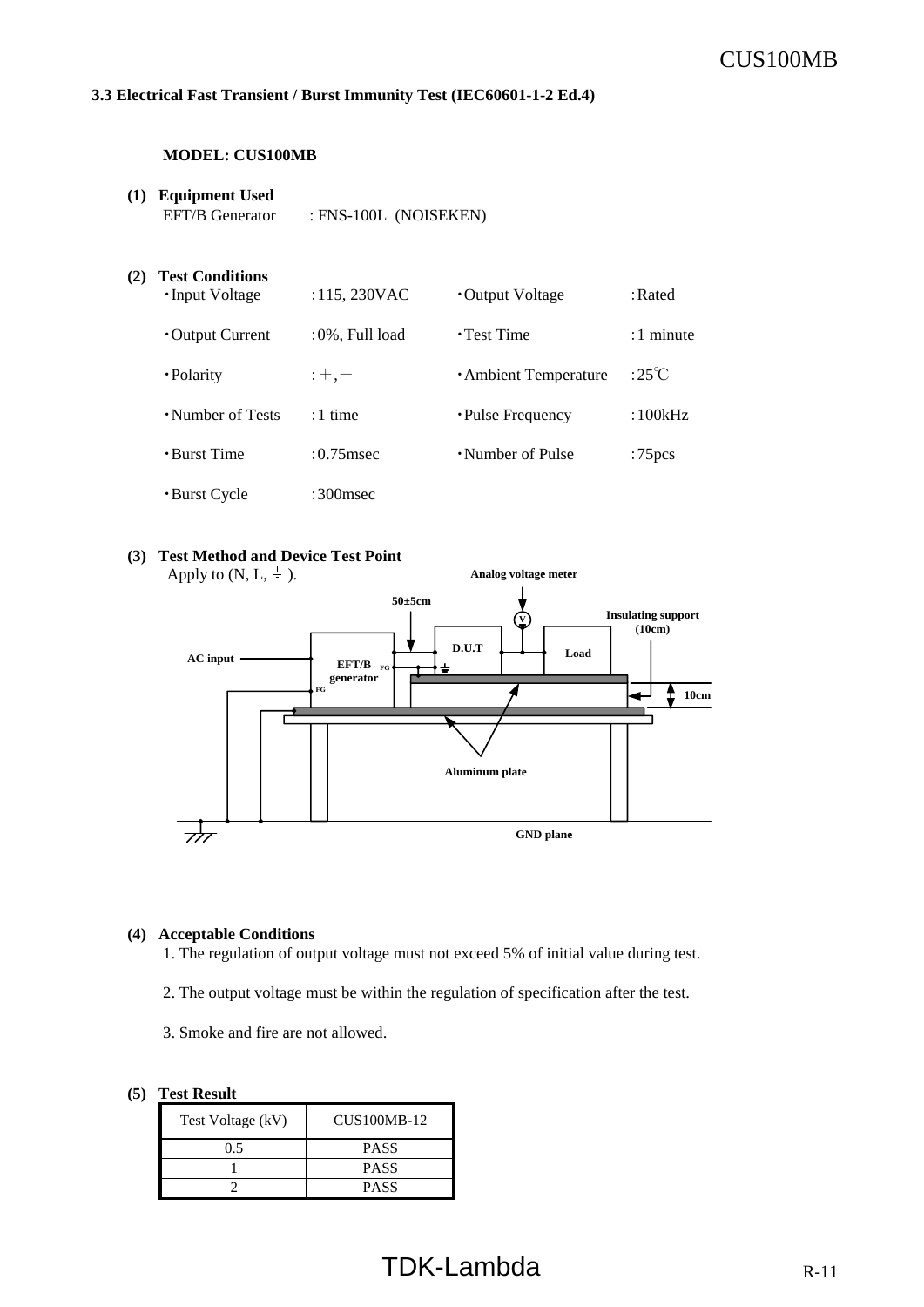#### **3.4 Surge Immunity Test (IEC60601-1-2 Ed.4)**

#### **MODEL** : **CUS100MB**

| (1) | <b>Equipment Used</b><br><b>Surge Generator</b><br>Coupling Impedance: Common | $:$ NSG3040<br>(TESEQ)<br>$12\Omega$<br>: Normal<br>$2\Omega$ | <b>Coupling Capacitance</b>          | $9\mu F$<br>: Common<br>$18\mu$ F<br>: Normal |
|-----|-------------------------------------------------------------------------------|---------------------------------------------------------------|--------------------------------------|-----------------------------------------------|
| (2) | <b>Test Conditions</b><br>•Input Voltage                                      | $: 115, 230$ VAC                                              | • Output Voltage                     | : Rated                                       |
|     | • Output Current                                                              | :0%, Full load                                                | • Number of Tests                    | $:5 \times$                                   |
|     | ·Polarity                                                                     | $: +, -$                                                      | $\cdot$ Mode                         | : Common and Normal                           |
|     | $\cdot$ Phase                                                                 | $:0,90$ deg                                                   | Ambient Temperature : $25^{\circ}$ C |                                               |

#### **(3) Test Method and Device Test Points**

Apply to Common mode ( $N-\frac{1}{2}$ , L- $\frac{1}{2}$ ) and Normal mode (N-L).



#### **(4) Acceptable Conditions**

1. The regulation of output voltage must not exceed 5% of initial value during test.

- 2. The output voltage must be within the regulation of specification after the test.
- 3. Smoke and fire are not allowed.

| Common            |                    | Normal            |                    |
|-------------------|--------------------|-------------------|--------------------|
| Test Voltage (kV) | <b>CUS100MB-24</b> | Test Voltage (kV) | <b>CUS100MB-24</b> |
| 0.5               | <b>PASS</b>        |                   | <b>PASS</b>        |
|                   | <b>PASS</b>        |                   | <b>PASS</b>        |
|                   | <b>PASS</b>        |                   |                    |

|                              | .`ommon     | Normal            |                    |  |
|------------------------------|-------------|-------------------|--------------------|--|
| $CUS100MB-24$<br>oltage (kV) |             | Test Voltage (kV) | <b>CUS100MB-24</b> |  |
| 0.5                          | <b>PASS</b> |                   | <b>PASS</b>        |  |
|                              | <b>PASS</b> |                   | <b>PASS</b>        |  |
|                              |             |                   |                    |  |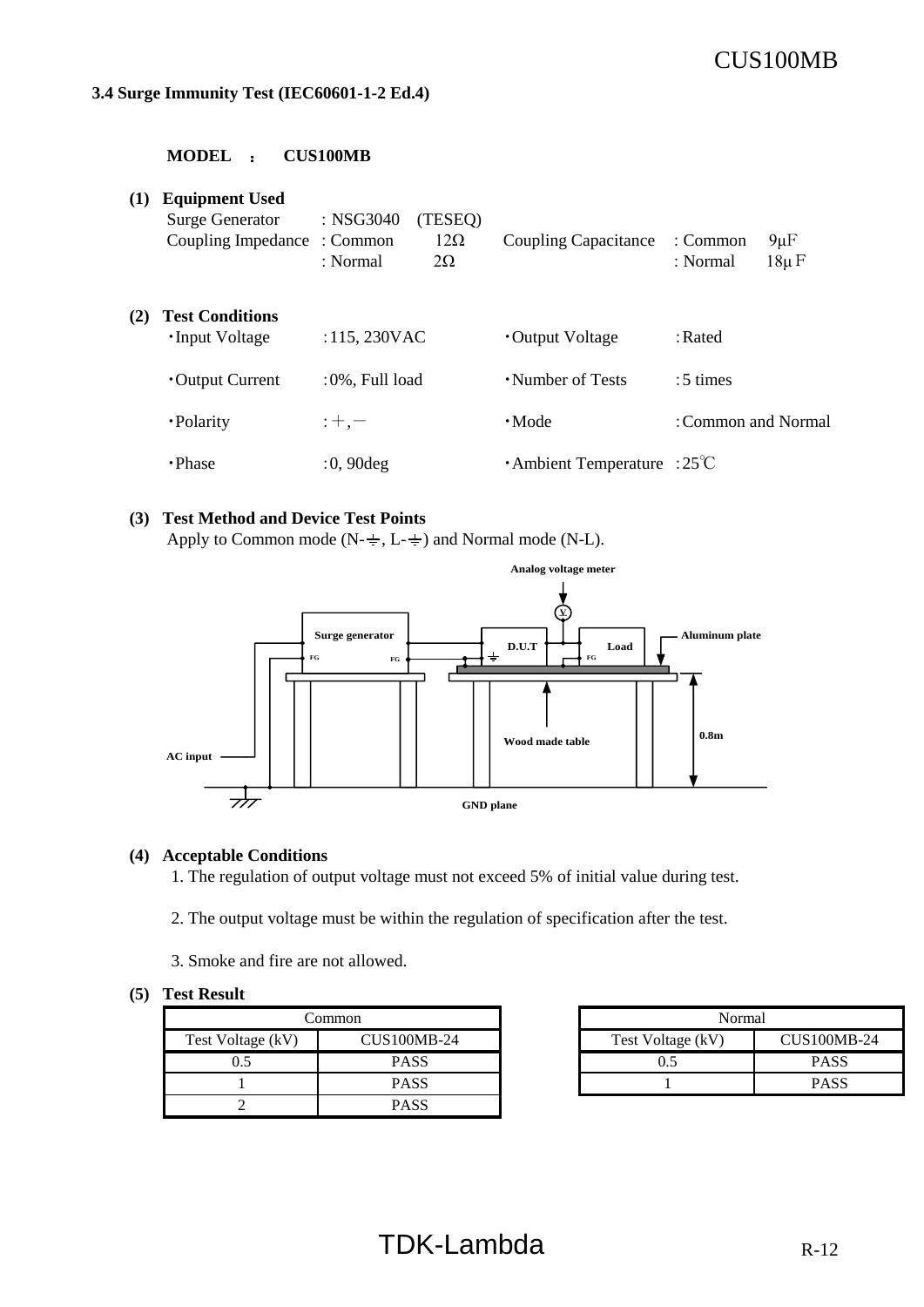#### **3.5 Conducted Disturbances Induced by Radio-Frequency Field Immunity Test (IEC60601-1-2 Ed.4)**

|     | <b>MODEL</b>                                         | <b>CUS100MB</b>                     |                             |                      |
|-----|------------------------------------------------------|-------------------------------------|-----------------------------|----------------------|
| (1) | <b>Equipment Used</b><br><b>Compact RF Simulator</b> |                                     | : NSG 4070-30 (TESEQ)       |                      |
|     | Coupling-Decoupling Network                          |                                     | : CDN L-801 M2/M3 (Liithi)  |                      |
| (2) | <b>Test Conditions</b><br>•Input Voltage             | :115, 230VAC                        | •Output Voltage             | : Rated              |
|     | • Output Current                                     | : Full load                         | • Electromagnetic Frequency | :150kHz $\sim$ 80MHz |
|     | $\cdot$ Ambient Temperature : 25°C                   |                                     |                             |                      |
|     | • Sweep Condition                                    | $: 1.0\%$ step up, 2.8 seconds hold |                             |                      |

#### **(3) Test Method and Device Test Point**

Apply to  $(N, L, \doteq)$ 



#### **(4) Acceptable Conditions**

1. The regulation of output voltage must not exceed 5% of initial value during test.

- 2. The output voltage must be within the regulation of specification after the test.
- 3. Smoke and fire are not allowed.

| Voltage Level (V) | CUS100MB-24 |
|-------------------|-------------|
|                   | PASS        |
|                   | PASS        |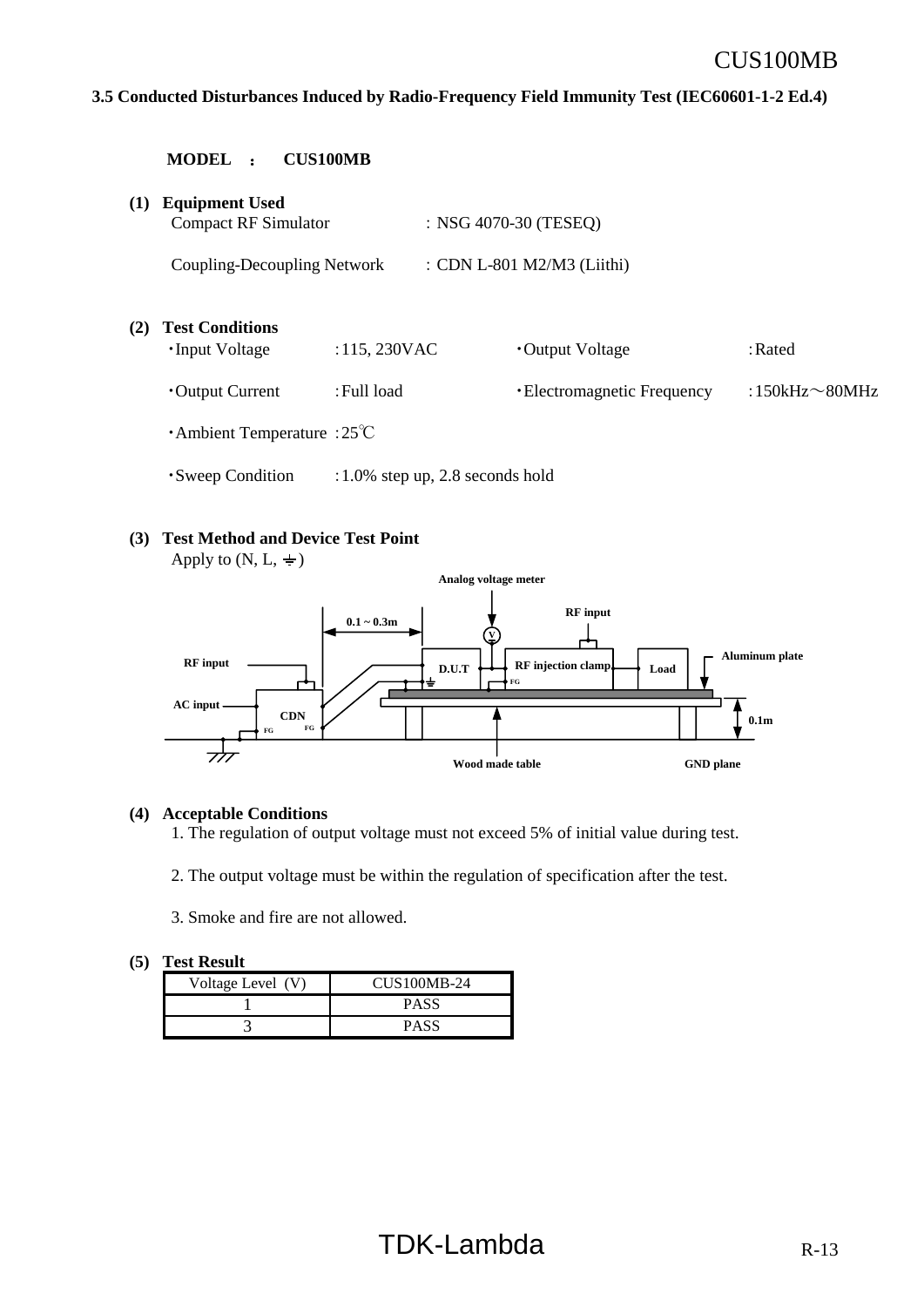#### **3.6 Power Frequency Magnetic Field Immunity Test (IEC60601-1-2 Ed.4)**

|     | <b>MODEL</b><br><b>CUS100MB</b><br>$\ddot{\phantom{a}}$ |                                         |                            |         |
|-----|---------------------------------------------------------|-----------------------------------------|----------------------------|---------|
| (1) | <b>Equipment Used</b><br><b>AC Power Source</b>         | : NSG 1007 (SCHAFFNER)                  |                            |         |
|     | Helmholts Coil                                          | : $R-1000-4-8/9-L-1M$ (TESEQ)           |                            |         |
| (2) | <b>Test Conditions</b><br>•Input Voltage                | :115,230VAC                             | • Output Voltage           | : Rated |
|     | • Output Current                                        | : Full load                             | • Magnetic Frequency: 50Hz |         |
|     | Ambient Temperature : $25^{\circ}$ C                    |                                         | •Direction                 | X, Y, Z |
|     | $\cdot$ Test Time                                       | : More than 10 seconds (each direction) |                            |         |

#### **(3) Test Method**



#### **(4) Acceptable Conditions**

1. The regulation of output voltage must not exceed 5% of initial value during test.

- 2. The output voltage must be within the regulation of specification after the test.
- 3. Smoke and fire are not allowed.

| Magnetic Field Strength (A/m) | <b>CUS100MB-24</b> |
|-------------------------------|--------------------|
|                               | <b>PASS</b>        |
|                               | <b>PASS</b>        |
|                               | <b>PASS</b>        |
|                               | <b>PASS</b>        |